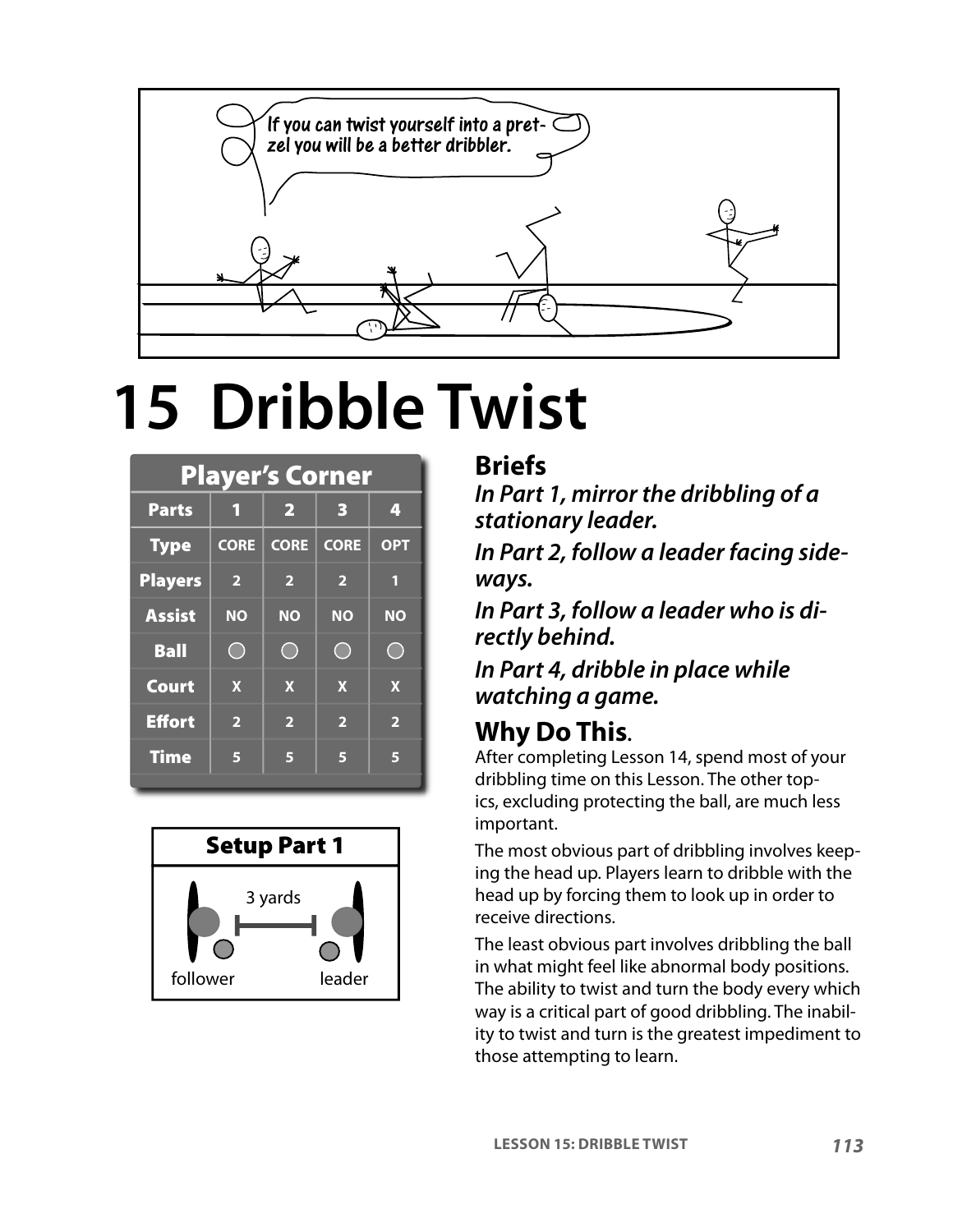



Stay in the full-down position most of the time for many reasons. One, in the full-down position, the legs are bent to the maximum. In the half-down position, a player tends to bend the back rather than the legs. Two, in the full-down position, a player dribbles using less arm motion and more wrist motion. Three, it's actually easier to dribble in the full-down position because each dribble is only 6-12 inches high.

#### Part 1 Mirror Leader **Directions**

**1.** Two dribblers or a dribbler (follower) and an assistant face each other. One leads, the other follows, mirroring the leader's movements. Mirroring means that when one person dribbles with the left hand, the facing dribbler uses the right hand. **See the diagram Setup Part 1.**

**2.** Start in the full-down position, feet shoulder-width, arms extended straight downward, and elbows only slightly bent. **See the diagrams Half-Down Position and Full-Down Position.**

**3.** An assistant with old bones is not required to stay in the full-down position (thank God), flick wrists, or even dribble the ball. An assistant can always lead sitting on a chair, just moving his/her hand through the ball positions.

**4.** The leader slowly dribbles through the 12 ball positions with each hand. **See the diagram Ball Positions.** Initially dribble three times in each position before moving to the next one. Speed up as the follower improves.



**5.** The follower must continuously look up, twisting his/her body to dribble with the ball in the correct position. It's okay for the leader to verbally correct the follower by yelling, "Heads up!," or "I'm dribbling on the side!," or "Use your left (or right) hand!"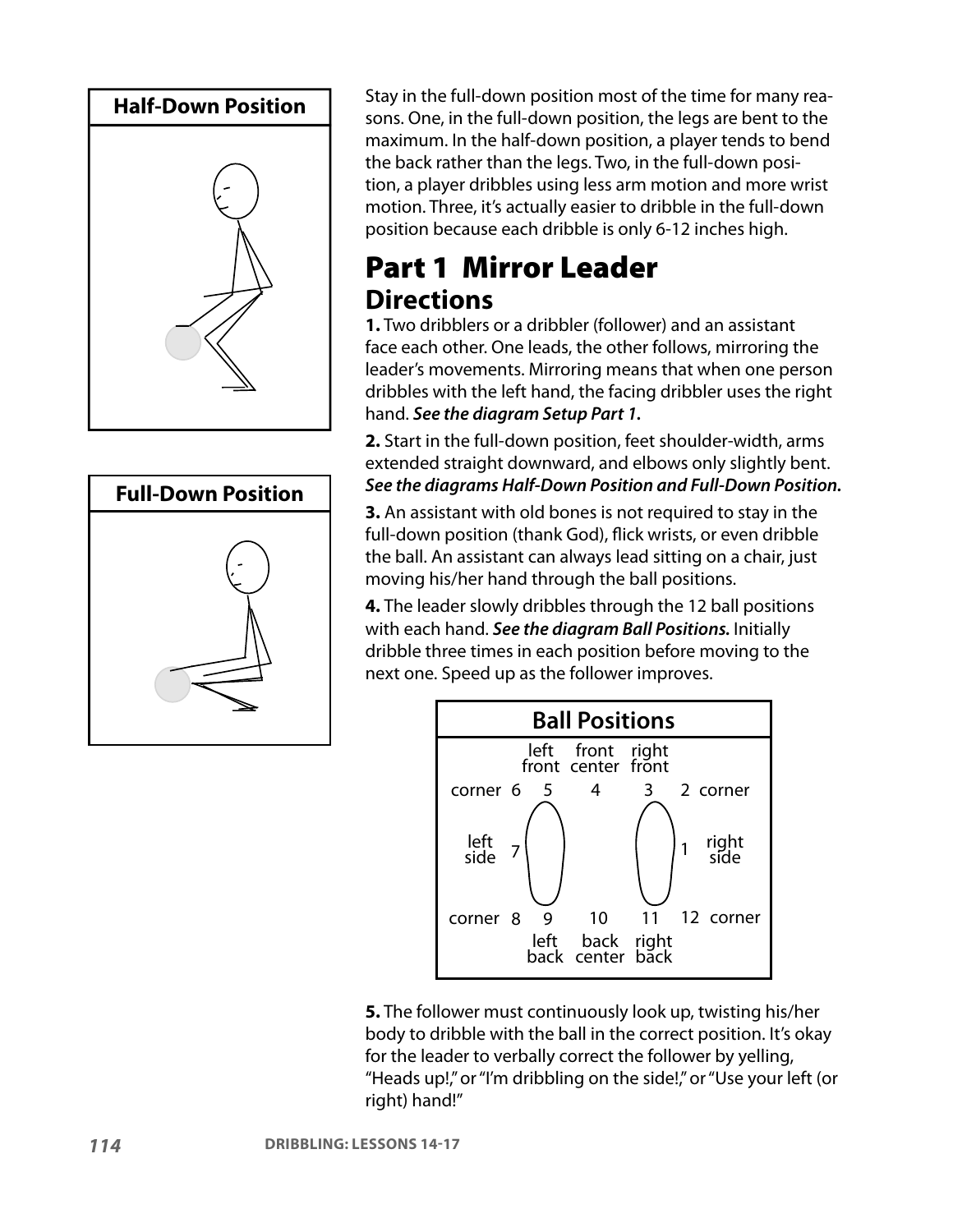| <b>Dribbling Directions</b> |                         |                                                      |  |  |  |
|-----------------------------|-------------------------|------------------------------------------------------|--|--|--|
| steps                       | hand                    | ball position                                        |  |  |  |
| a-b                         | right                   | $3 \rightarrow 1 \rightarrow 7$                      |  |  |  |
| c-d                         | left                    | $7 \rightarrow 1 \rightarrow 10$                     |  |  |  |
| e                           | left                    | $10 \rightarrow 10$                                  |  |  |  |
| f                           | right                   | $10 \rightarrow 10$                                  |  |  |  |
| h-i                         | right<br>and/or<br>left | around back &<br>through legs<br>either<br>direction |  |  |  |



**6.** Here are some sample directions for the leader. **See the diagram Dribbling Directions.** Hand in the diagram means dribbling hand.

**(a)** Start with the right hand in front position 3. Move to 2, then 1. Initially dribble three times in each position. Wait for the dribbler to catch up. Yell to correct the follower.

**(b)** Now slowly move your right hand around the circle to 2, then 3, 4, 5, 6, and 7. A player should be twisted a bit. Hold until he/she is dribbling in this position.

**(c)** Now, switch hands and with the left hand go back toward position 1. Hold again in this position.

**(d)** Continue moving the left hand backwards to position 12, then 11, then 10. Wait for the follower to dribble in this position.

**(e)** Now dribble slowly back to position 1, then 4, then 7, then 10.

**(f)** Switch hands and move all the way to the other side from 10 to 7 to 4 to 1 to 10.

**(g)** Continue moving the ball in this same way with each hand.

**(h)** Eventually go all the way around the back switching hands when the ball is in position 10. You can even try swiveling all the way around and picking up the dribble with the same hand.

**(i)** To end the lesson go through the legs from position 10 with one hand to 4 with the other. You can even pick up the dribble with the same hand. To make the between-the-legs dribble easier, move one foot or the other forward. Continue the drill with feet in this position.

**7.** When the follower does well in the full-down position, repeat from the half-down position and with one foot forward. However, do not hesitate to go back to the full-down position if the the dribbler has trouble in the half-down position.

#### **Key Points**

**1.** Back straight up, not bent.

**2.** Knees bent, not straight.

**3.** Dribble with hand and wrist movement, little arm movement.

- **4.** The ball stays only 6 inches to 1 foot off floor.
- **5.** Only fingertips touch the ball, no hands.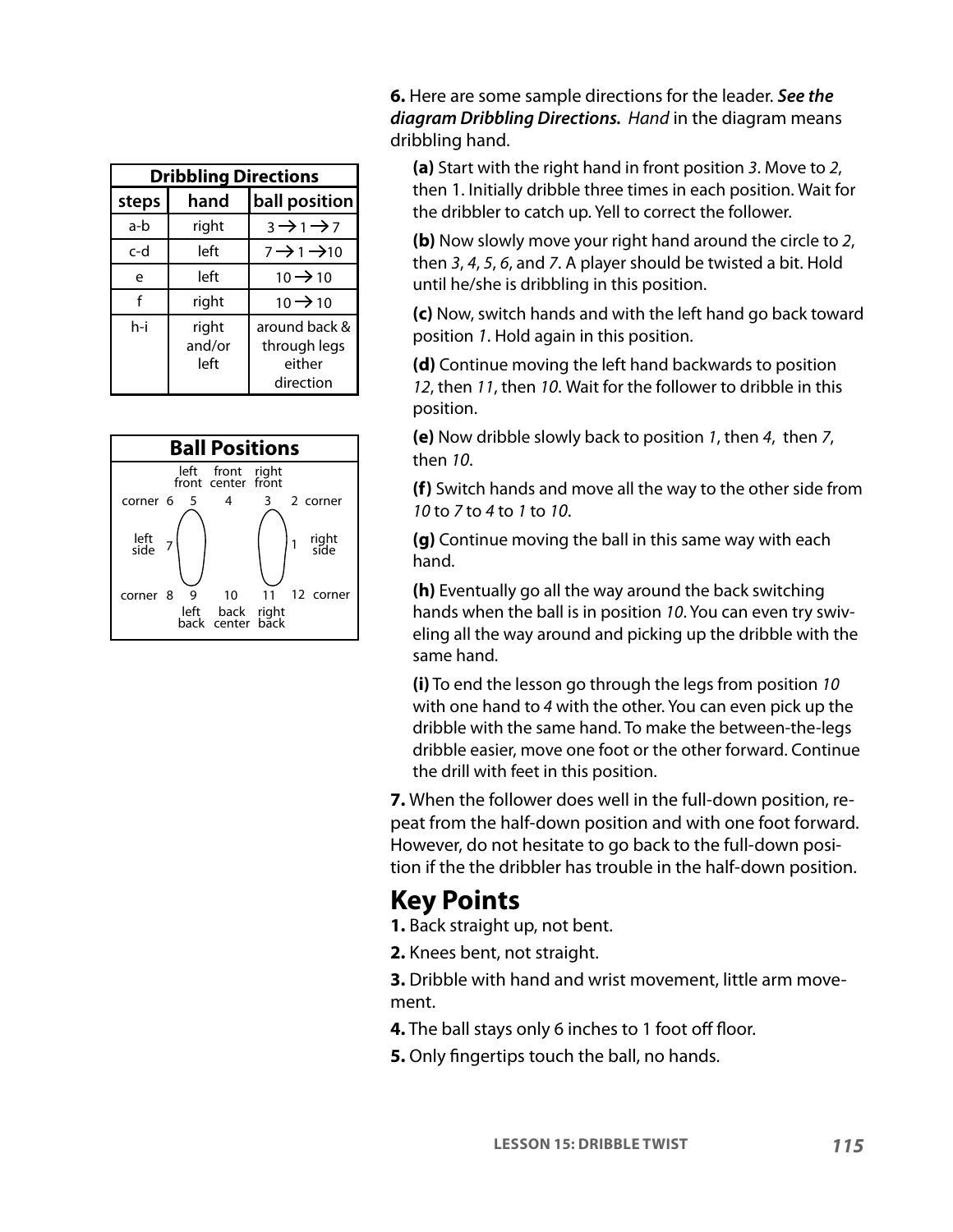



| <b>Dribbling Directions</b> |                         |                                                      |  |  |  |
|-----------------------------|-------------------------|------------------------------------------------------|--|--|--|
| steps                       | hand                    | ball position                                        |  |  |  |
| a-b                         | right                   | $3 \rightarrow 1 \rightarrow 7$                      |  |  |  |
| c-d                         | left                    | $7 \rightarrow 1 \rightarrow 10$                     |  |  |  |
| e                           | left                    | $10 \rightarrow 10$                                  |  |  |  |
| f                           | right                   | $10 \rightarrow 10$                                  |  |  |  |
| h-i                         | right<br>and/or<br>left | around back &<br>through legs<br>either<br>direction |  |  |  |



**6.** Make sure the follower is actually looking up, not down nor in reverie.

**7.** The hand is shaped like a claw.

**8.** The more difficult for the follower, the more beneficial.

#### **How To Practice**

Repeat this many times each week working mostly in the full-down position. When you can dribble well when covered in a game, then move to the next lesson. This could take one week or one month or the entire season. If you have not mastered this part, then skipping to the next lesson will not improve your ability to dribble.

### Part 2 Look Sideways **Directions**

**1.** Repeat Lesson 1 with players looking sideways. **See the diagram Setup Part 2.**

**2.** Now the follower does exactly what the leader does, no mirroring. This forces the follower to twist the body more in order to see the leader. Remember the main purpose of practice is to improve the agility of a player, so the more twisting, the better.

**3.** Start with feet parallel, slightly greater than shoulderwidth apart. Follow the dribbling directions from Part 1. **See the diagram Dribbling Directions.** The step letters in the diagram are from Part 1**.**

**4.** Repeat with one foot ahead, then the other foot ahead. **See the diagram Sideways Feet Positions.**

**5.** Repeat steps 3 and 4 with both leader and follower turning around to face the opposite direction. The follower must now look in the other direction to follow the visual cues. **See the diagram Looking.**